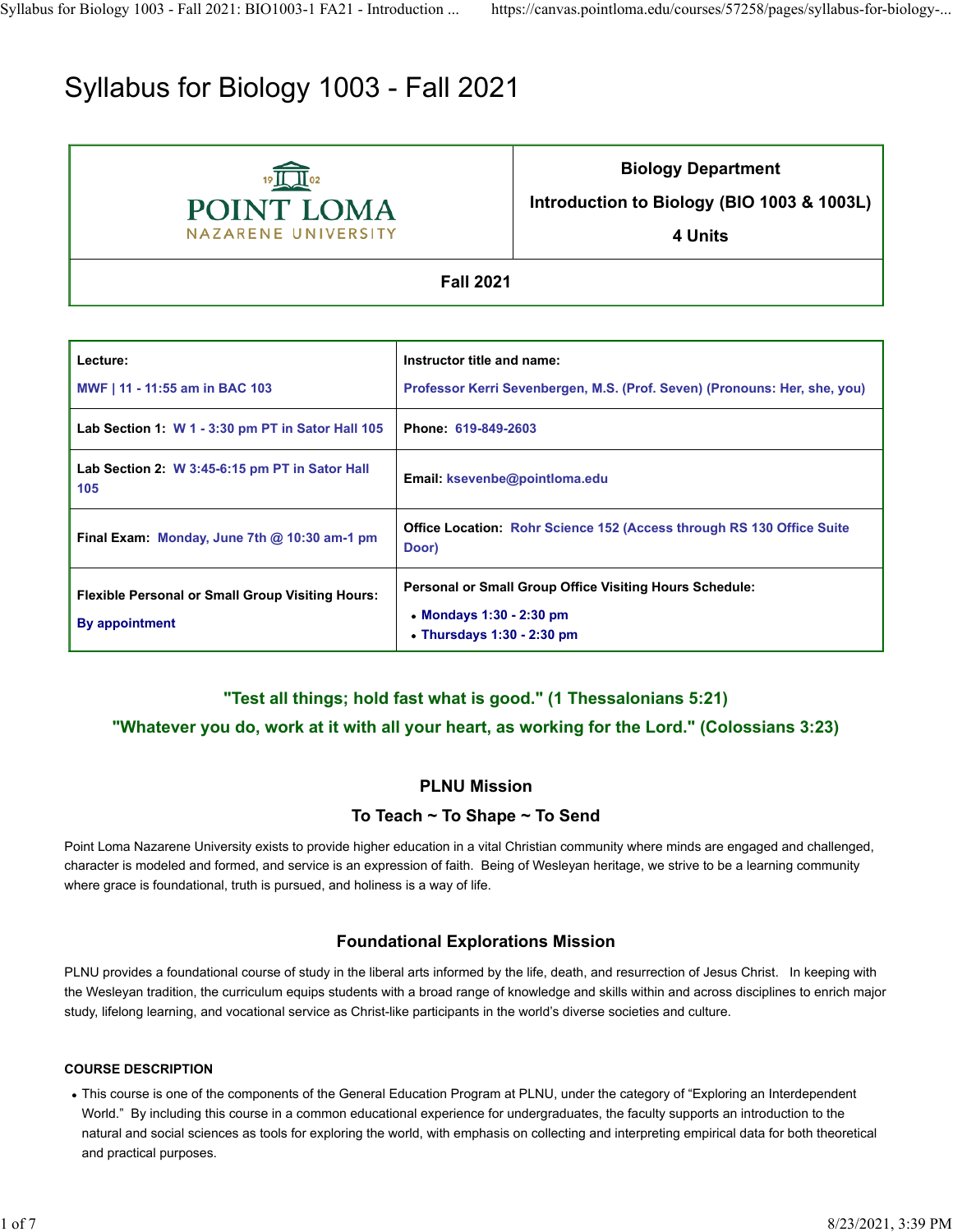- This course is designed to promote understanding of diverse subject areas in biology, both for the personal growth of each student, and to meet the California Multiple Subject Teaching Credential requirements for teaching K-8 for students who are pursuing a career in education.
- This course explores major themes in these subject areas as they relate to everyday life, ethical concerns, conservation issues, common alternate conceptions, and the convergence of science and faith.
- Course lecture and lab activities are designed to provide multiple opportunities for students to learn and to apply the major unifying ideas and to learn how scientific inquiry operates within the field of biology.
- The Biology 1003L laboratory is a co-requisite for Bio 1003 lecture. Students enrolled in Bio 1003 must be enrolled in Bio 1003L, and vice versa. If Bio 1003 is dropped, Bio 1003L must also be dropped.

#### **COURSE SPIRITUAL OUTCOME**

I would like us to work together to create an atmosphere in this class that embodies the verses:

**"You should love your neighbor as yourself." (Matthew 22:39)**

**"The stranger who dwells among you shall be to you as one born among you, and you shall love him as yourself; for you were strangers in the land of Egypt." (Leviticus 19:34)**

To this end, **we will be thinking about how we can help each other succeed in this class and beyond, both academically and spiritually**, and how we can take responsibility for each other's achievement.

#### **COURSE LEARNING OUTCOMES**

By the end of this course, you will be able to:

#### **Major Unifying Ideas in Biology**

| Letter | <b>Outcome</b>                                                                                                                               |
|--------|----------------------------------------------------------------------------------------------------------------------------------------------|
| s      | Living systems at all levels are interconnected and interacting.                                                                             |
|        | Information is stored, transferred, and expressed at the cell, organ and system level.                                                       |
| Е      | The diversity of life changes over time (evolved) by processes of the environment acting on variation, and other types of<br>genetic change. |
| М      | <b>Matter</b> and energy are transformed within cells, organisms and ecosystems.                                                             |
|        | Basic units of structure define the function of living organisms and their components at all levels.                                         |

- 1. **Demonstrate** an understanding of **major unifying ideas in biology** represented by STEMS. See above table.
- 2. **Apply** the processes and methods of scientific inquiry (both hypothesis testing and discovery science) to address biological problems and to skeptically evaluate scientific information.
- 3. **Recognize** the societal role and impact of biological research.
- 4. Use basic laboratory equipment including graduated cylinders, microscopes, and scales to test hypotheses. **\***
- 5. **Prepare** graphs to present data, **interpret** data, and **draw conclusions** based on data.\*

*\*Selected questions on the final exam will be used to assess Foundational Explorations Learning Outcome 1d. Critical Thinking: Students will be able to examine, critique, and synthesize information in order to arrive at reasoned conclusions.*

#### **REQUIRED TEXT AND COURSE MATERIALS**

- **Belk & Borden Maier.** 2019. *Biology: Science for Life with Physiology* **(https://www.pearson.com/store/p/biology-science-for-life-withphysiology/P100000890943)** . 6th ed. Pearson. along with the **access code for MyLab and Mastering**. There are various options for this. **Choose the one that works best for you that includes one of the versions of the textbook (paperback, loose leaf, or etext) and the Pearson Mastering subscription***.* There is a trial period, if you wish to start there, but remember to purchase it after the trial is over.
- **Haarsma & Haarsma.** 2011. *Origins: Christian Perspectives on Creation, Evolution, and Intelligent Design* **(https://smile.amazon.com/Origins-Christian-Perspectives-Evolution-Intelligent/dp/159255573X/)** . Faith Alive Christian Resources. 2nd ed. ISBN 9781592555734. (Make sure to get the newest edition. There is a **kindle version (https://www.amazon.com/Origins-**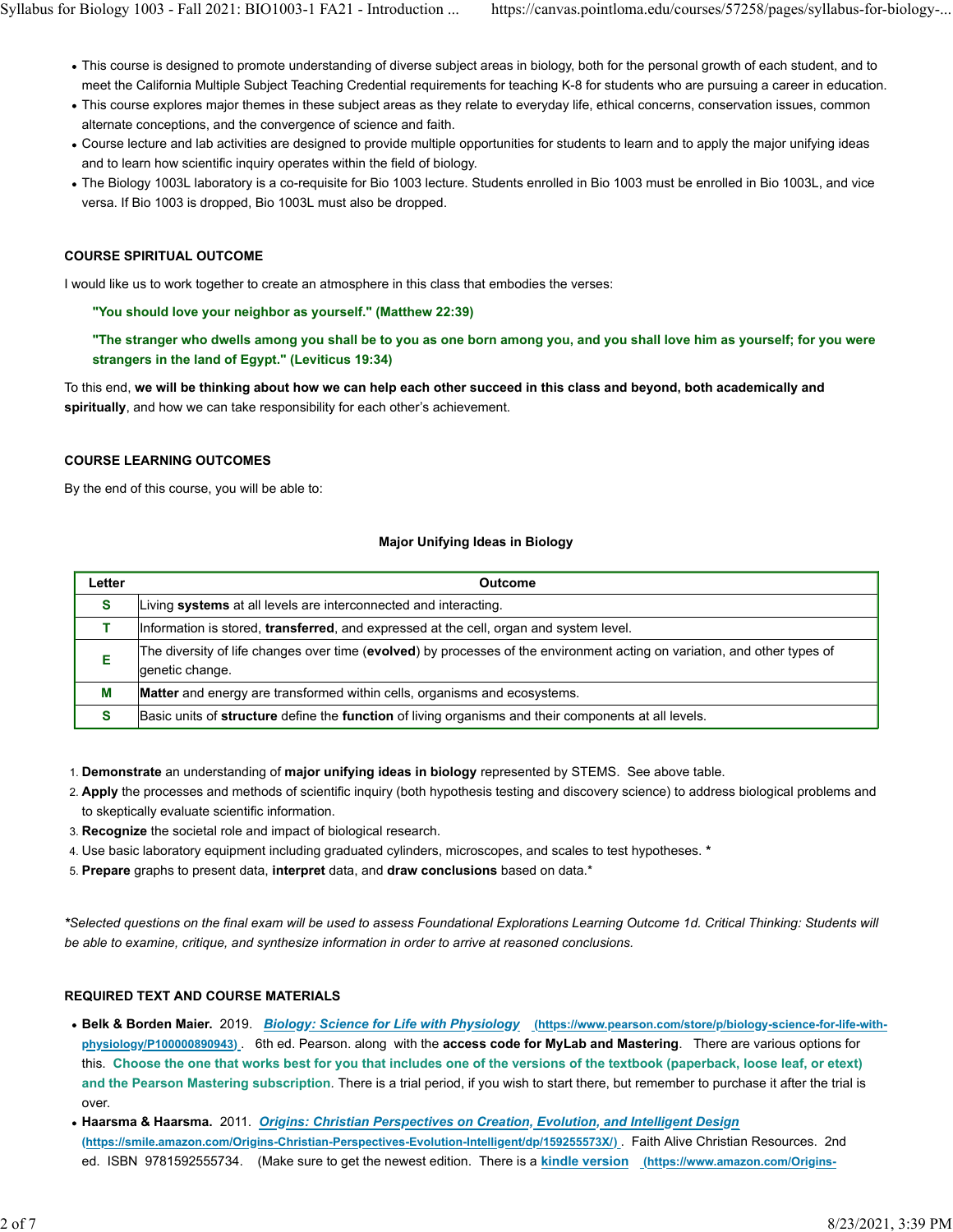**Christian-Perspectives-Evolution-Intelligent-ebook/dp/B00710Y026/ref=tmm\_kin\_swatch\_0?\_encoding=UTF8&qid=&sr=)** as well.) You may share a book with another student as long as both of you are able to read the chapters on time.

- **(https://store.macmillanlearning.com/us/product/iClicker2-student-remote/p/1498603041) iClicker2 Student Remote (with screen) (https://store.macmillanlearning.com/us/product/iClicker2-student-remote/p/1498603041)** for participation & self-assessment. ISBN 9781498603041. (Cheaper to purchase from iClicker site.) You may borrow one from another student for the semester (but **not** share) and register it in your name.
- **Laptop or iPad**
- **PLNU email address** (You are required to check your PLNU email address or Canvas mail at least once DAILY for class updates. Please do this even if you have other email accounts such as Yahoo.)

#### **COURSE CREDIT HOUR INFORMATION**

In the interest of providing sufficient time to accomplish the stated Course Learning Outcomes, this class meets the PLNU credit hour policy for a **4 unit class** delivered over 15 weeks. It is anticipated that students will spend a minimum of 37.5 participation hours per credit hour on their coursework. For this course, students will spend an estimated 150 total hours meeting the course learning outcomes. Thus, **pleases plan roughly 10-11 hours per week into your schedule for this class.** Time estimations for assignments are also provided in the Canvas modules.

#### **ASSESSMENT AND GRADING**

This course operates on an objective point system. Each exam and assignment is worth a maximum number of points. Points will be summed within their category and weighted according to the percentages shown in the chart below. The Bio 1003L laboratory is a co-requisite for Bio 1003. Your grade for Bio 1003 and Bio 1003L will be calculated together and the same grade applied to both.

| Midterm Exams (Cumulative)                                                | 20%  |  |  |
|---------------------------------------------------------------------------|------|--|--|
| Lecture Participation & Assignments (iClicker points, Lecture Activities, | 15%  |  |  |
| Homework, Etc)                                                            |      |  |  |
| Lecture Quizzes (Cumulative; Lowest score dropped)                        | 10%  |  |  |
| <b>Origins book Quizzes &amp; Assignments</b>                             | 10%  |  |  |
| <b>Final Exam (Cumulative)</b>                                            | 20%  |  |  |
| <b>Laboratory Quizzes, Reports &amp; Participation</b>                    |      |  |  |
| Total:                                                                    | 100% |  |  |

#### **Grade Percentages for Each Assignment Category**

Student grades will be posted in Canvas. It is important to **read the comments** posted in the grade book or attached to an assignment as these comments are intended to help students improve their work. Perfect attendance, punctuality, class participation, and respectful behavior towards fellow students and the instructor throughout the semester will be looked upon highly and taken into account for borderline grades. Final grades will be posted within one week of the end of the class. Grades will be based on the following:

#### **Standard Grade Scale Based on Percentages**

| A  |        | в  |            | С  |       |    |       |    |           |
|----|--------|----|------------|----|-------|----|-------|----|-----------|
| A  | 93-100 | B+ | $87-89$ C+ |    | 77-79 | D+ | 67-69 | 59 | Less than |
| A- | 90-92  | В  | 83-86 C    |    | 73-76 | D  | 63-66 |    |           |
|    |        | B- | 80-82      | C- | 70-72 | D- | 60-62 |    |           |

#### **COURSE SCHEDULE AND ASSIGNMENTS**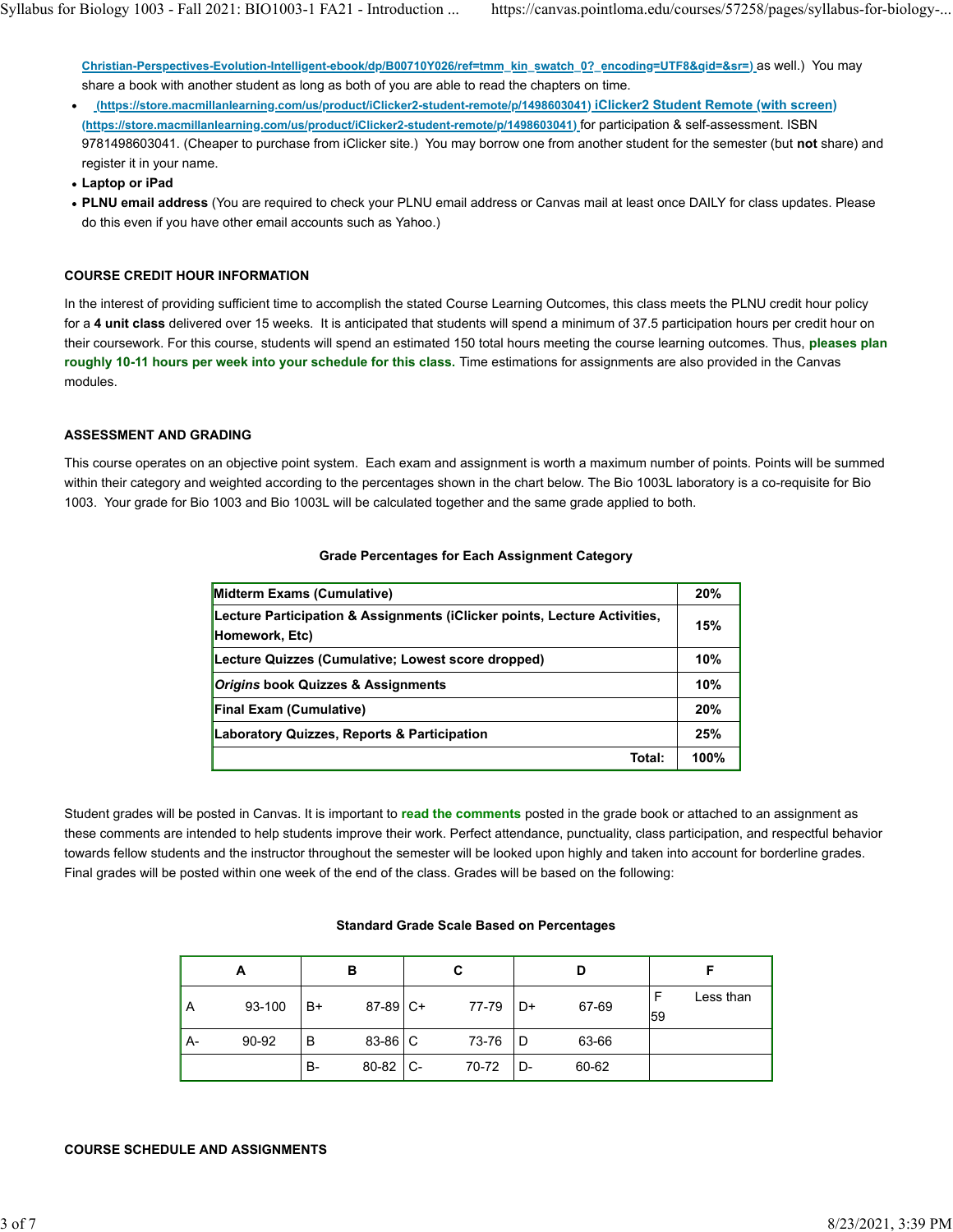**Note:** Please use the Syllabus link in the left Canvas navigation pane find a link to a schedule of all assignments and their due dates. Please update your calendar now with the due dates for all major quizzes, exams, and assignments.

#### **CANVAS NAVIGATION RULES**

Canvas is your complete detailed guide for progressing through the course. Each week is a module that should be completed starting with the first item in the module, and moving in order sequentially through the rest of the assignments. Do NOT skip around or complete assignments out of order. **Please do NOT navigate solely by the Canvas To Do List or Canvas Calendar, which do not show all of the assignments within a module.** Each assignment/lecture builds on the previous assignments, and all are designed to enhance learning. **You will earn higher grades by moving through modules in the order presented in Canvas.** Students who jump around within the module do not do as well and often feel very confused about the material.

#### **EXAMS AND QUIZZES**

Students are expected to take the exams **on the day scheduled** unless they have a valid university-approved excuse cleared by me no later than the Friday preceding the exam. If there is an approved conflict you will be expected to take the exam **prior** to the scheduled time. Makeup exams may not be the same as the original and will generally be more difficult in nature. Unexcused misses will result in a zero grade.

**All exams and quizzes are cumulative**, and are typically all multiple choice. I will supply chapter study guides on Canvas for each exam, which will aid in directing (but should not limit) your study efforts. You will be allowed to drop your lowest quiz score, but all exams count towards the final grade.

**FINAL EXAMINATION POLICY** - Successful completion of this class requires taking the final examination **on its scheduled day**. The final examination schedule is posted on the **Class Schedules (http://www.pointloma.edu/experience/academics/class-schedules)** site, and is listed on the first page of this syllabus. NO requests for early examinations or alternative days will be approved. Please mark the date of the final exam on your calendar today!

#### **WRITTEN ASSIGNMENTS AND INCOMPLETE OR LATE ASSIGNMENTS**

Please note that ALL written assignments, such as lab reports, must contain PROPER, FULL sentences, and legibility, proper spelling and grammar are a must. Where possible, assignments should be typed. This is part of functioning as a professional. All assignments are to be **submitted/turned in by the beginning of the class session when they are due**—including assignments posted in Canvas.

#### **LABORATORY ASSIGNMENTS**

Participation in laboratory experiments is **mandatory**, and **laboratory partners should each contribute equally to the required work for each lab assignment.** You are expected to **stay for the entire scheduled laboratory period until dismissed** by the instructor. We will often have a closing discussion towards the end of class. If you are late or do not stay for the entire lab period you will NOT get credit for missed portions of the lab reports, lab discussions or lab quizzes (can occur at the beginning, middle, or end of lab). Most often, laboratory reports are finished within the laboratory session and should be turned in at the end of that session, unless you are otherwise instructed by your laboratory professor. On occasion, you may be asked to work on a part of your lab work as pre-lab or post-lab homework.

#### *ORIGINS* **BOOK ASSIGNMENTS**

Throughout the semester, you will be assigned chapter readings and homework from the Haarsma & Haarsma book, *Origins: Christian Perspectives on Creation, Evolution, and Intelligent Design*. We will have some class discussions about this book. It is a well-written sensitive book about how science, particularly evolution, and faith can both be blessings to Christians. There will be one in-depth, open book quiz about this reading, during which you can use your homework and the book for reference, and you will be held responsible for the content on exams as well. I greatly encourage you to be faithful in reading this book, which will be a wonderful spiritual compliment to our discussions of scientific theories.

#### **PLNU ATTENDANCE AND PARTICIPATION POLICY**

Regular and punctual attendance at all class sessions is considered essential to optimum academic achievement. If the student is absent for more than 10 percent of class sessions, the faculty member will issue a written warning of de-enrollment. If the absences exceed 20 percent, the student may be de-enrolled without notice until the university drop date or, after that date, receive the appropriate grade for their work and participation. See **Academic Policies (https://catalog.pointloma.edu/content.php?catoid=46&navoid=2650#Class\_Attendance)** in the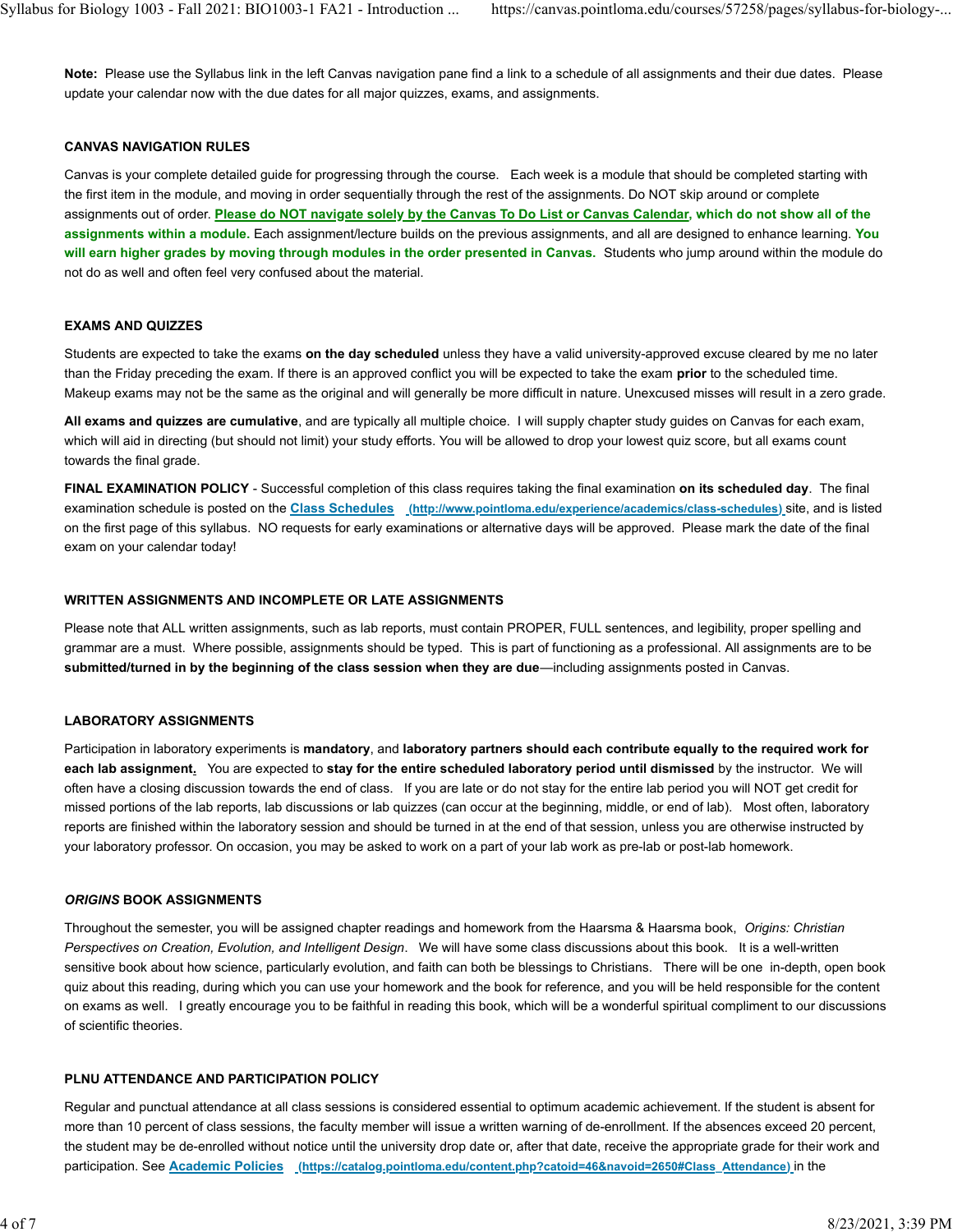Undergraduate Academic Catalog. If absences exceed these limits but are due to university excused health issues, an exception will be granted.

## **Biology 1003 Attendance/Participation Policies**

The following policies are specific to Biology 1003. **I use iClicker2 Remotes for participation points and for real-time assessment for both you and me. Students who arrive to class on time will receive an extra credit point when clicking in at the beginning of class.**  Clicking at least once during the lecture or lab session will show that you were present at least for that portion of the class. It is your responsibility to remember to bring your remote to every class for both participation and attendance. Should you forget your remote, or it isn't working, it is your responsibility to sign in on the paper attendance sheet before you leave class in order to be considered present for the class.

I lecture in a semi-discussion style manner. Thus, I hope that everyone will be willing to participate in the discussion through small group activities, and asking and answering questions. I realize that this is a large class, and therefore it is hard to directly participate all the time, particularly if you tend to be shy. Thus, I am requiring the iClicker2 Remotes and will have questions throughout the course that you must answer using this app. **Generally I am looking for thought and participation.** You will receive 1 point participation credit each time you answer the iClicker questions, regardless of whether or not you give the correct answer. However, to encourage thoughtful active learning, I will give 0.5 extra credit points for correct answers. You should read assigned readings before lecture so that you can participate effectively, to be able to answer iClicker questions that may be based on the reading, and for your own learning benefit. It has been demonstrated numerous times and in numerous ways, that reading ahead of attending the lecture greatly enhances your understanding of the material, even if you didn't understand everything as you were reading it. Everyone must have their own iClicker Remote registered with your student ID number.

You should arrive to class on time!! Tardiness is extremely disruptive and disrespectful to both the instructor and your fellow students. **Please be respectful! Full attendance on any day assumes that you are present for the whole class.** Certain absences may be excused, but must be discussed with me ahead of time or require a doctor's or Wellness Center note. Lab absences cannot be made up unless previously arranged. It highly benefits your grade to attend all lectures and labs and to be on time!!!

**In order to create the best learning environment possible, the mutual respect and willing participation of every student is essential.** All students should work in groups when asked to do so. In lecture, you may be asked to work in groups of your choice, or I may assign groups. In lab, I often assign lab partners and groups. I may shuffle the groups on occasion during the semester. **You may be surprised how much you can learn from one another, especially from people who you may not have known previously and have a different background from you.**

#### **USE OF TECHNOLOGY**

In order to be successful in an active learning environment, you'll need to meet the minimum technology and system requirements; please refer to the **Technology and System Requirements (https://help.pointloma.edu/TDClient/1808/Portal/KB/ArticleDet?ID=108349)** information. Additionally, students are required to have **headphone speakers compatible with their computer available to use**. If a student is in need of technological resources please contact **student-tech-request@pointloma.edu (mailto:student-tech-request@pointloma.edu)** .

Problems with technology do not relieve you of the responsibility of participating, turning in your assignments, or completing your classwork.

**Unauthorized** use of a cell phones or any other electronic device during class on any assignment, and especially on quizzes or exams, is grounds for failure of that assignment. **Please, NO texting during class or lab**, as it distracts both you and the people working with you on group activities.

#### **PLNU COPYRIGHT POLICY**

Point Loma Nazarene University, as a non-profit educational institution, is entitled by law to use materials protected by the US Copyright Act for classroom education. Any use of those materials outside the class may violate the law.

#### **PLNU ACADEMIC HONESTY POLICY**

**Students should demonstrate academic honesty by doing original work and by giving appropriate credit to the ideas of others.** Academic dishonesty is the act of presenting information, ideas, and/or concepts as one's own when in reality they are the results of another person's creativity and effort. A faculty member who believes a situation involving academic dishonesty has been detected may assign a failing grade for that assignment or examination, or, depending on the seriousness of the offense, for the course. Faculty should follow, and students may appeal, using the procedure in the university Catalog. See **Academic Policies (https://catalog.pointloma.edu**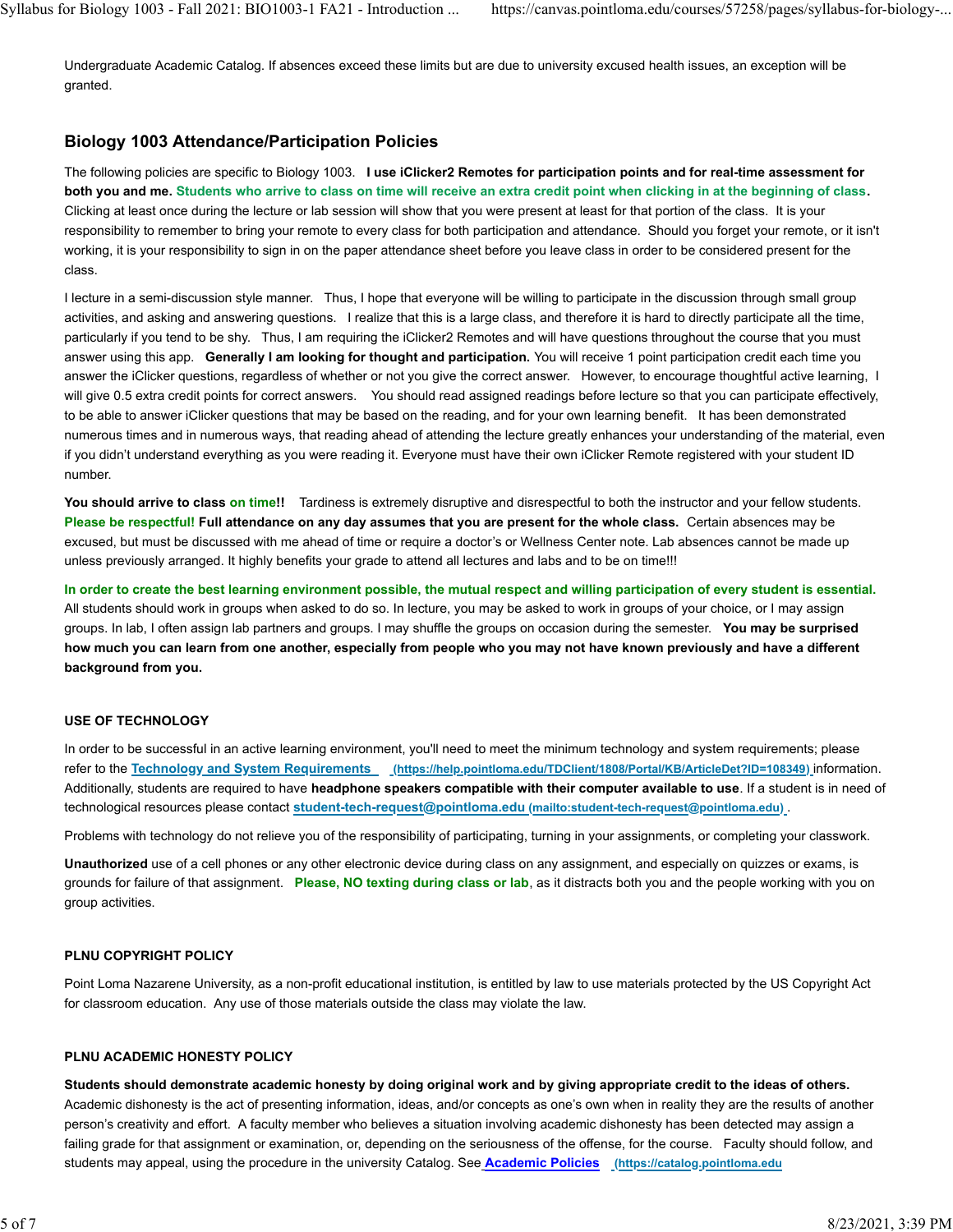**/content.php?catoid=41&navoid=2435#Academic\_Honesty)** for definitions of kinds of academic dishonesty and for further policy information.

The Point Loma Nazarene University community holds the highest standards of honesty and integrity in all aspects of university life. **Any violation of the university's commitment is a serious affront to the very nature of Point Loma's mission and purpose.** Violations of university academic honesty include cheating, plagiarism, falsification, aiding the academic dishonesty of others, or malicious misuse of university resources.

**NOTE:** Violations of academic honesty also **include using notes or any other materials from previous offerings of this course, providing course materials from this semester to future students of this course, copying from or providing to other students any portion of course assignments (sharing files), signing in for class (via a sign-in sheet or iClicker) under a name other than your own, using another student's iClicker for them, or allowing other students to use your iClicker for you.**

We will do a lot of group work in this class, and I encourage you to learn from the diversity of your classrooms. **However, when you work together, each member of the group should be contributing to the final product, and each person must hand in their own homework.** Each assignment must be written in your own words, and no electronic files should be exchanged. Work together, contribute to the final product, and don't copy someone else's work.

Although this is a Christian institution and one would hope that there are no instances of academic dishonesty, **this class has a zero tolerance policy for academic dishonesty.** Cheating or plagiarizing will result in an automatic failure of the assignment and referral to the Dean of Academic Affairs. In addition, if you use someone else's ideas, you will not get the benefit of figuring the assignment out on your own, which will greatly decrease your chance of success on the exams. Talking with a neighbor or using a cell phone during an exam or quiz is not allowed and may result in a zero grade for that assignment.

#### **PLNU ACADEMIC ACCOMMODATIONS POLICY**

While all students are expected to meet the minimum standards for completion of this course as established by the instructor, students with disabilities may require academic adjustments, modifications or auxiliary aids/services. At Point Loma Nazarene University (PLNU), these students are requested to register with the **Educational Access Center (EAC)**, located in the Bond Academic Center. (**EAC@pointloma.edu** or 619-849-2486). The EAC's policies and procedures for assisting such students in the development of an appropriate academic adjustment plan (AP) allows PLNU to comply with Section 504 of the Rehabilitation Act and the Americans with Disabilities Act. Section 504 (a) prohibits discrimination against students with special needs and guarantees all qualified students equal access to and benefits of PLNU programs and activities. After the student files the required documentation, the EAC, in conjunction with the student, will develop an AP to meet that student's specific learning needs. The EAC will thereafter email the student's AP to all faculty who teach courses in which the student is enrolled each semester. The AP must be implemented in all such courses.

If students do not wish to avail themselves of some or all of the elements of their AP in a particular course, it is the responsibility of those students to notify their professor in that course. PLNU highly recommends that EAC students speak with their professors during the first two weeks of each semester about the applicability of their AP in that particular course and/or if they do not desire to take advantage of some or all of the elements of their AP in that course.

#### **SPIRITUAL CARE**

Please be aware PLNU strives to be a place where you grow as whole persons. To this end, we provide resources for our students to encounter God and grow in their Christian faith. If students have questions, a desire to meet with the chaplain or have prayer requests you can contact the **Office of Spiritual Development (https://www.pointloma.edu/offices/spiritual-development)** .

#### **STATE AUTHORIZATION**

State authorization is a formal determination by a state that Point Loma Nazarene University is approved to conduct activities regulated by that state. In certain states outside California, Point Loma Nazarene University is not authorized to enroll online (distance education) students. If a student moves to another state after admission to the program and/or enrollment in an online course, continuation within the program and/or course will depend on whether Point Loma Nazarene University is authorized to offer distance education courses in that state. It is the student's responsibility to notify the institution of any change in his or her physical location. Refer to the map on **State Authorization (https://www.pointloma.edu/offices/office-institutional-effectiveness-research/disclosures)** to view which states allow online (distance education) outside of California.

#### **STRATEGIES FOR DOING WELL IN BIOLOGY 1003**

**Complete reading and other pre-class assignments before each class for both lecture and lab.** Sometimes this is a whole chapter or